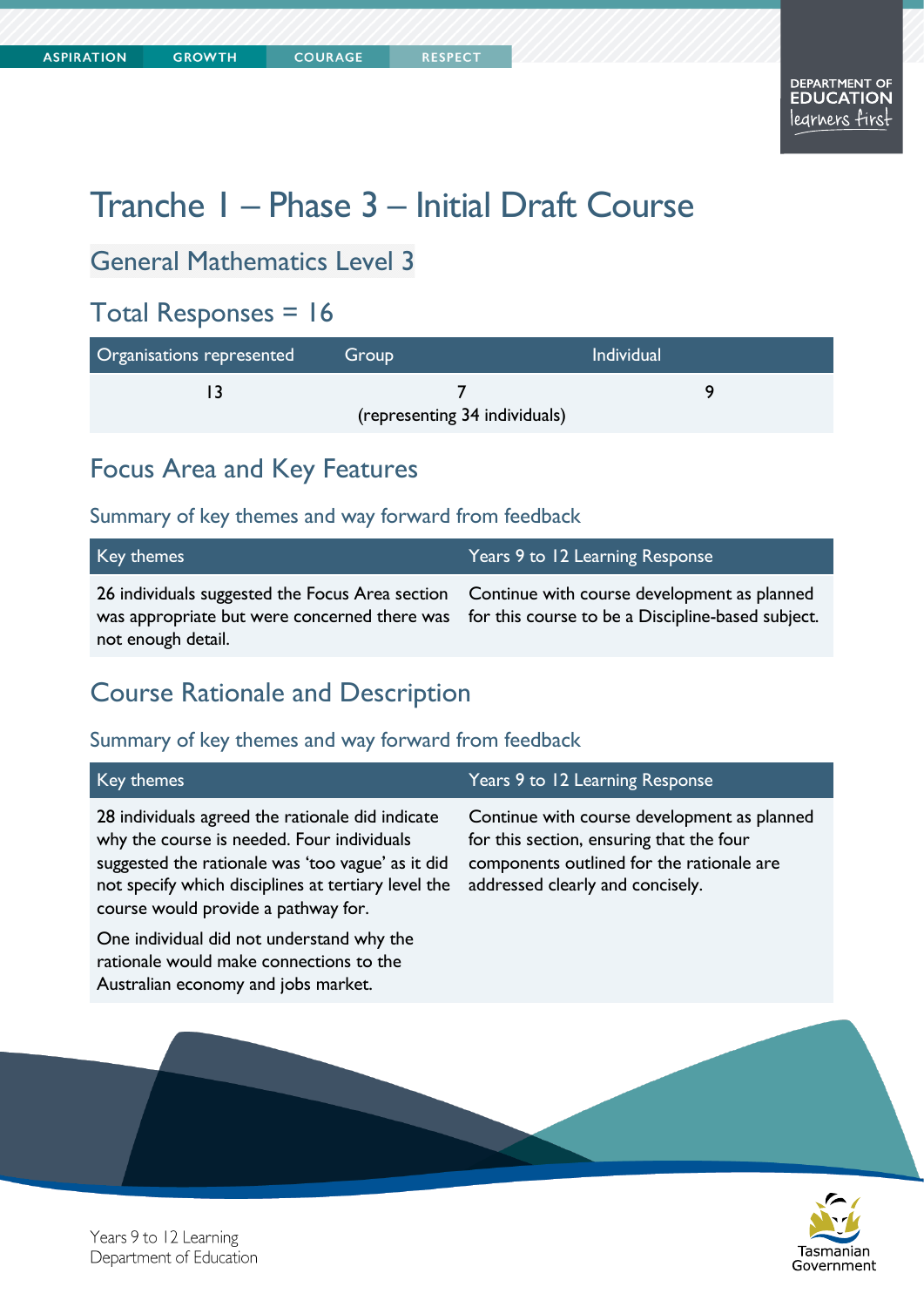32 individuals suggested the course document gave a clear overview for learners and no responses opposed this view.

Six individuals indicated statistics is identified but is very limited in the course content which could be addressed in the course content section. Many tertiary offerings beyond this course involve survey and data handling, normal distributions and other statistical techniques.

#### Key themes Years 9 to 12 Learning Response

Proceed with the course development as planned for this section but consider the recommendations in light of course content for amendments to the statistics content in this course.

#### Integration of General Capabilities

#### Summary of key themes and way forward from feedback

| Key themes                                                                                                                                                                                                                                                                                                                                                                                        | Years 9 to 12 Learning Response                                                                                                                                   |
|---------------------------------------------------------------------------------------------------------------------------------------------------------------------------------------------------------------------------------------------------------------------------------------------------------------------------------------------------------------------------------------------------|-------------------------------------------------------------------------------------------------------------------------------------------------------------------|
| 13 individuals agreed the General Capabilities                                                                                                                                                                                                                                                                                                                                                    | Considering the proposed changes to eight (8)                                                                                                                     |
| identified are appropriate for the course while                                                                                                                                                                                                                                                                                                                                                   | criteria in line with policy, the criteria will need                                                                                                              |
| 21 did not believe they were appropriate.                                                                                                                                                                                                                                                                                                                                                         | to be reviewed.                                                                                                                                                   |
| 18 individuals suggested the identified General                                                                                                                                                                                                                                                                                                                                                   | This will provide an opportunity to reconsider                                                                                                                    |
| Capabilities were clearly embedded within the                                                                                                                                                                                                                                                                                                                                                     | the inclusion of Ethical Understanding and                                                                                                                        |
| course content and outcomes, while 16 others                                                                                                                                                                                                                                                                                                                                                      | Intercultural Understanding as embedded                                                                                                                           |
| raised concerns about the level of clarity.                                                                                                                                                                                                                                                                                                                                                       | General Capabilities and to improve the explicit                                                                                                                  |
| The General Capabilities 'Ethical Understanding'<br>and 'Intercultural Understanding' proved to be<br>the most contentious with 10 individuals asking<br>for examples of how they would be embedded,<br>and another seven individuals indicating they<br>believed they were insufficiently trained in this<br>area and feared there would be great<br>inconsistency in teacher judgement based on | detail about the other included General<br>Capabilities, particularly Personal and Social<br>Capability and its relationship to Learning<br>Outcomes and modules. |

Four individuals identified that Personal and Social Capability is currently only embedded into Learning Outcome 6 (Module 3) and they would like to see it more evident across the course.

subjectivity.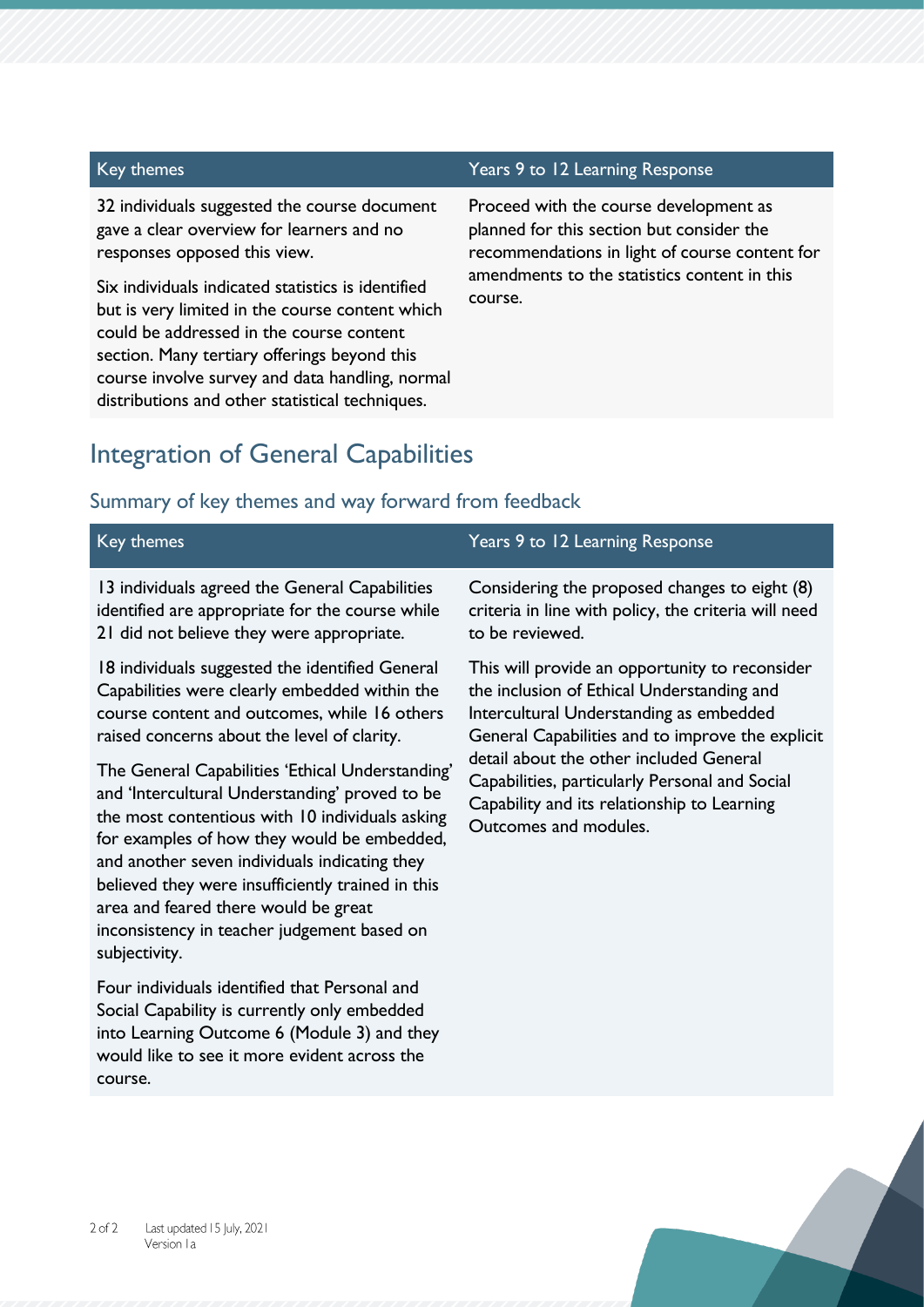## Pathways

#### Summary of key themes and way forward from feedback

| Key themes                                                                                                                       | Years 9 to 12 Learning Response                 |
|----------------------------------------------------------------------------------------------------------------------------------|-------------------------------------------------|
| 22 individuals suggested there were no major                                                                                     | Continue with course development as planned,    |
| pathways missing from the proposed course.                                                                                       | ensuring that the course document values the    |
| 10 individuals suggested there were major                                                                                        | Years 9-12 Education Framework principles of    |
| pathways missing. Of these 10, five indicated                                                                                    | excellence, support and achievement.            |
| that given the high-level literacy demands of the                                                                                | Review other non-English Level 3 courses and    |
| proposed course there should be a prerequisite                                                                                   | consider whether any changes are required to    |
| rating for Year 10 English.                                                                                                      | ensure the literacy demands are appropriate for |
| Another four individuals questioned the<br>pathway relationship between the proposed<br>Essential Mathematics 3 and this course. | the course.                                     |

## Course Requirements

| Key themes                                                                                                                                                                                                                                                                                                                                                              | Years 9 to 12 Learning Response                                                                                                                                                                                                                                                                                                                                                                                                                                               |
|-------------------------------------------------------------------------------------------------------------------------------------------------------------------------------------------------------------------------------------------------------------------------------------------------------------------------------------------------------------------------|-------------------------------------------------------------------------------------------------------------------------------------------------------------------------------------------------------------------------------------------------------------------------------------------------------------------------------------------------------------------------------------------------------------------------------------------------------------------------------|
| 27 individuals agreed the access requirements<br>were clear and logical.<br>Five individuals did not agree, with another four<br>asking for clearly specified pre-requisites for the<br>course such as an Exceptional Achievement<br>(EA) in General Maths - Foundation.                                                                                                | In Phase 4 Years 9 to 12 Learning will outline all<br>the expected pathways into this course, noting<br>that learners can access the course in Year II<br>following on from Year 10 Australian<br>Curriculum: Mathematics or in Year 12, after<br>completing with General Mathematics 2.                                                                                                                                                                                      |
| Again, 27 individuals agreed the resource<br>requirements were clear.<br>Five individuals did not agree, with four of these<br>questioning what technology would be allowed<br>for graphing. They suggested that desktop<br>computers would be required for graphing if<br>not using graphics calculators and this would<br>create an equity issue based on resourcing. | Noted, where graphics calculators are<br>unavailable other technology resources can be<br>utilised. This will be explored further in Phase 4<br>and the curriculum implementation guide.<br>Years 9 to 12 Learning have a responsibility to<br>enact the Ministerial declaration that, where<br>applicable, courses will align to the Australian<br>Curriculum senior secondary frameworks,<br>which in this case, stipulates use of technology<br>as outlined in the course. |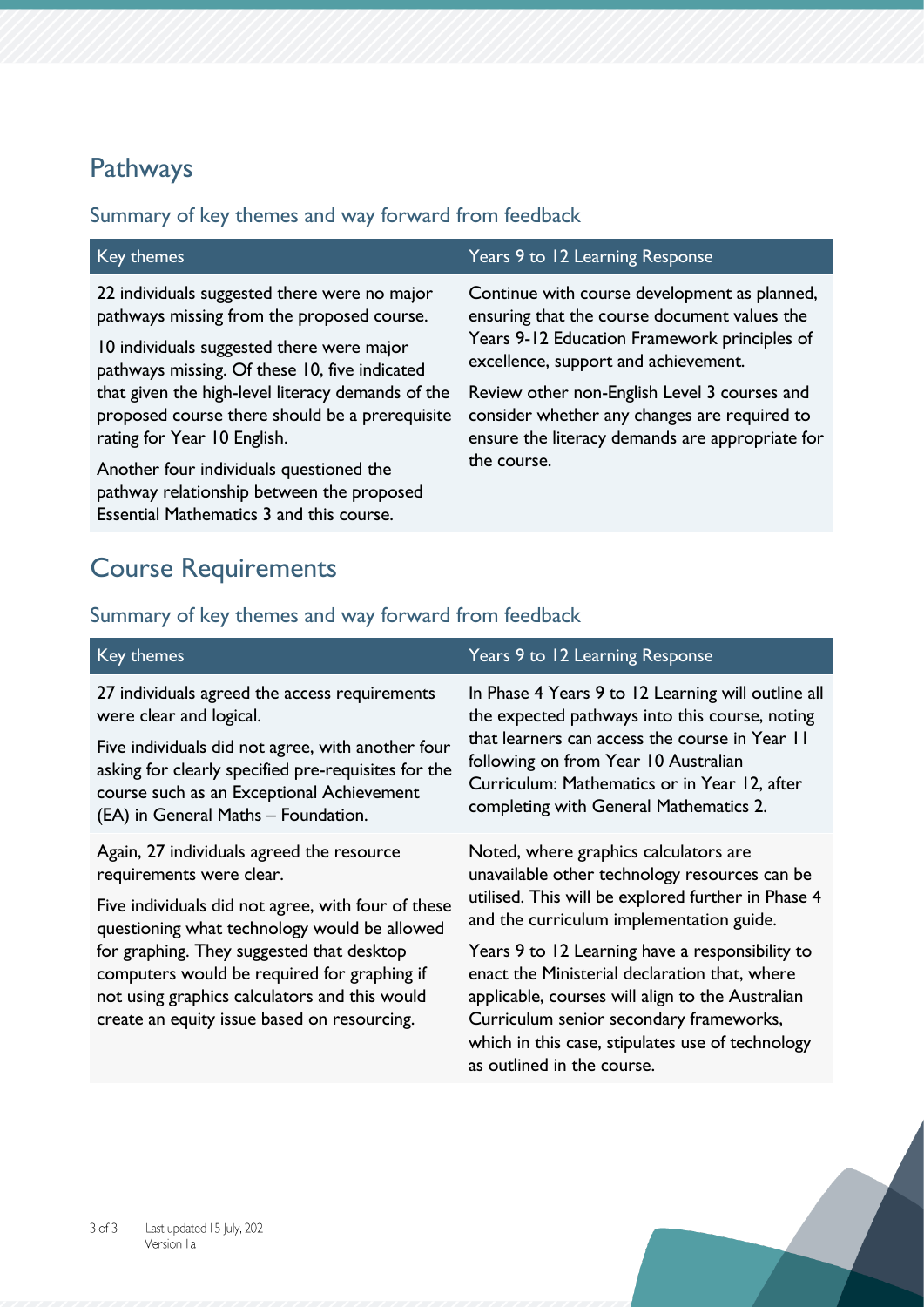27 individuals indicated that information in the course requirements may provide potentially unnecessary barriers for teaching and learning, but only 10 provided reasons why this was so.

Six individuals queried when they would be provided with professional development, textbooks, sample assignments, tests, projects, exams and their solutions.

The other four suggested access to computers, graphics calculators and the internet would prevent students from undertaking the course. They suggested many students at their school already access equipment through student assistance and identified they have less/no access to places such as CSIRO, UTAS, IMAS, Forestry etc. which will be inequitable given the strong investigative focus in this course.

#### Key themes Years 9 to 12 Learning Response

#### Noted.

Data sets for investigations are freely available from reputable websites including the ABS. Years 9 to 12 Learning will provide a list of suitable sources in the Curriculum Implementation Guide.

#### Course Structure, Delivery and Progression

| Key themes                                                                                                                                                                                                                                                                                                                                     | Years 9 to 12 Learning Response                                                                                                                                                                                                          |
|------------------------------------------------------------------------------------------------------------------------------------------------------------------------------------------------------------------------------------------------------------------------------------------------------------------------------------------------|------------------------------------------------------------------------------------------------------------------------------------------------------------------------------------------------------------------------------------------|
| 32 individuals indicated the course structure<br>was clear and logical. None disagreed.                                                                                                                                                                                                                                                        | Noted.                                                                                                                                                                                                                                   |
| 21 individuals indicated the delivery sequence is<br>clear and logical. Eleven individuals disagreed<br>with four of them suggesting the delivery and<br>developmental progression statements are<br>contradictory. Another four sought clarity as<br>the phase 2 overview and key features had<br>stated that the sequence may be prescribed. | Review the language used in the developmental<br>progression to remove any misleading or<br>contradictory statements to the delivery<br>sequence.<br>Reinforce in Phase 4 that there is no prescribed<br>sequence for the three modules. |
| 19 individuals suggested the developmental<br>progression was clear and logical. Nine did not                                                                                                                                                                                                                                                  |                                                                                                                                                                                                                                          |

#### Summary of key themes and way forward from feedback

agree.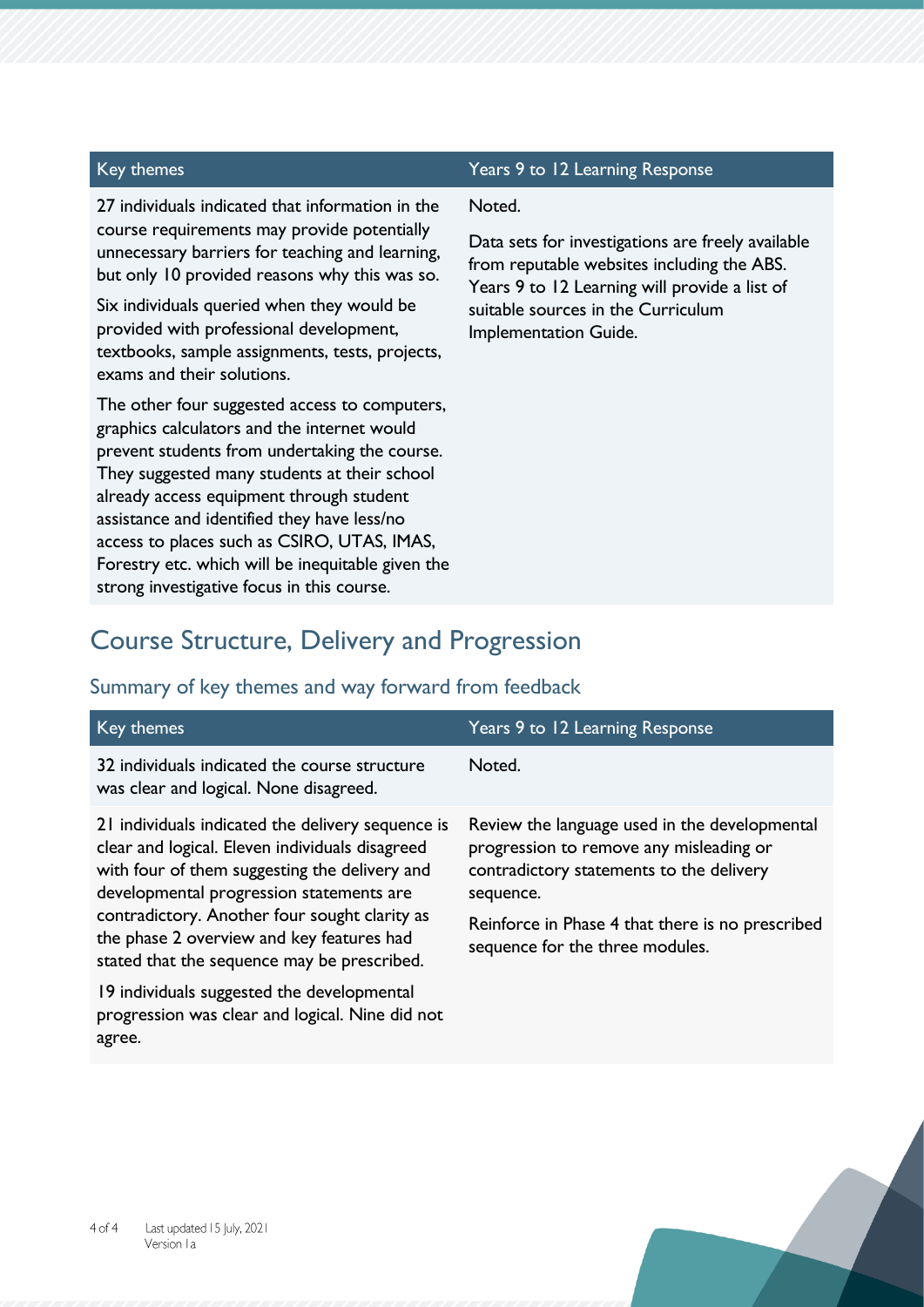| Key themes                                                                                                                                                                                                                   | Years 9 to 12 Learning Response                                                                                                                                                                                                                                      |
|------------------------------------------------------------------------------------------------------------------------------------------------------------------------------------------------------------------------------|----------------------------------------------------------------------------------------------------------------------------------------------------------------------------------------------------------------------------------------------------------------------|
| Six individuals suggested that the order of<br>implementation of courses and a timeline need<br>to be provided. They also suggested that the<br>General 2 course is not a foundation course for<br>the new General 3 course. | Consider the language used to describe the<br>relationship between the two General courses<br>and level of complexity.<br>Each course offers opportunities to undertake<br>learning of the Australian Curriculum: General<br>Maths syllabus at a level of complexity |
|                                                                                                                                                                                                                              | appropriate to the learner as stipulated by the<br>Level of Complexity of the course.                                                                                                                                                                                |
| 23 individuals agreed it was clear how learners<br>would engage with the three key features of a<br>Discipline-based study course. Nine individuals<br>indicated it was not clear.                                           | Provide additional detail about Focus Area<br>characteristics in supporting resources and<br>professional learning.                                                                                                                                                  |

## Module Content

| Key themes                                                                                                                                                                                                                                                                                                                                                                                                                                                                                                                                                                                                                                                                             | Years 9 to 12 Learning Response                                                                                                                                                                                                                                                                                                                                                                                                                                                                                             |
|----------------------------------------------------------------------------------------------------------------------------------------------------------------------------------------------------------------------------------------------------------------------------------------------------------------------------------------------------------------------------------------------------------------------------------------------------------------------------------------------------------------------------------------------------------------------------------------------------------------------------------------------------------------------------------------|-----------------------------------------------------------------------------------------------------------------------------------------------------------------------------------------------------------------------------------------------------------------------------------------------------------------------------------------------------------------------------------------------------------------------------------------------------------------------------------------------------------------------------|
| 28 individuals indicated the key knowledge and<br>skills were clear for each module. Only four<br>disagreed. 18 individuals indicated there were<br>no omissions or redundancies in the proposed<br>course content. However, 14 identified<br>concerns with the course content.<br>The major omission of concern was<br>Trigonometry and World Geometry. Seven<br>individuals understood the rationale for removal<br>based on the Australian Curriculum: General<br>Mathematics curriculum, however, they<br>asserted only a small number of students follow<br>the two-year pathway in Tasmania, so many<br>students would not engage with Trigonometry<br>in General Mathematics 2. | Engage Critical Friends and Sponsor Schools to<br>review the areas of concern regarding content<br>in both this and other proposed courses.<br>Align to provide the best possible pathways<br>with content that is aligned to the level of<br>complexity for each course, whilst noting the<br>policy position to align with the Australian<br>Curriculum: General Mathematics Units 3 and<br>4.<br>Any deviation will need to have careful<br>consideration and clear rationale for what is<br>best for Tasmanian context. |
| Another two individuals believed the removal of<br><b>Trigonometry and World Geometry was</b><br>regrettable as it was a unit enjoyed by most<br>students.                                                                                                                                                                                                                                                                                                                                                                                                                                                                                                                             |                                                                                                                                                                                                                                                                                                                                                                                                                                                                                                                             |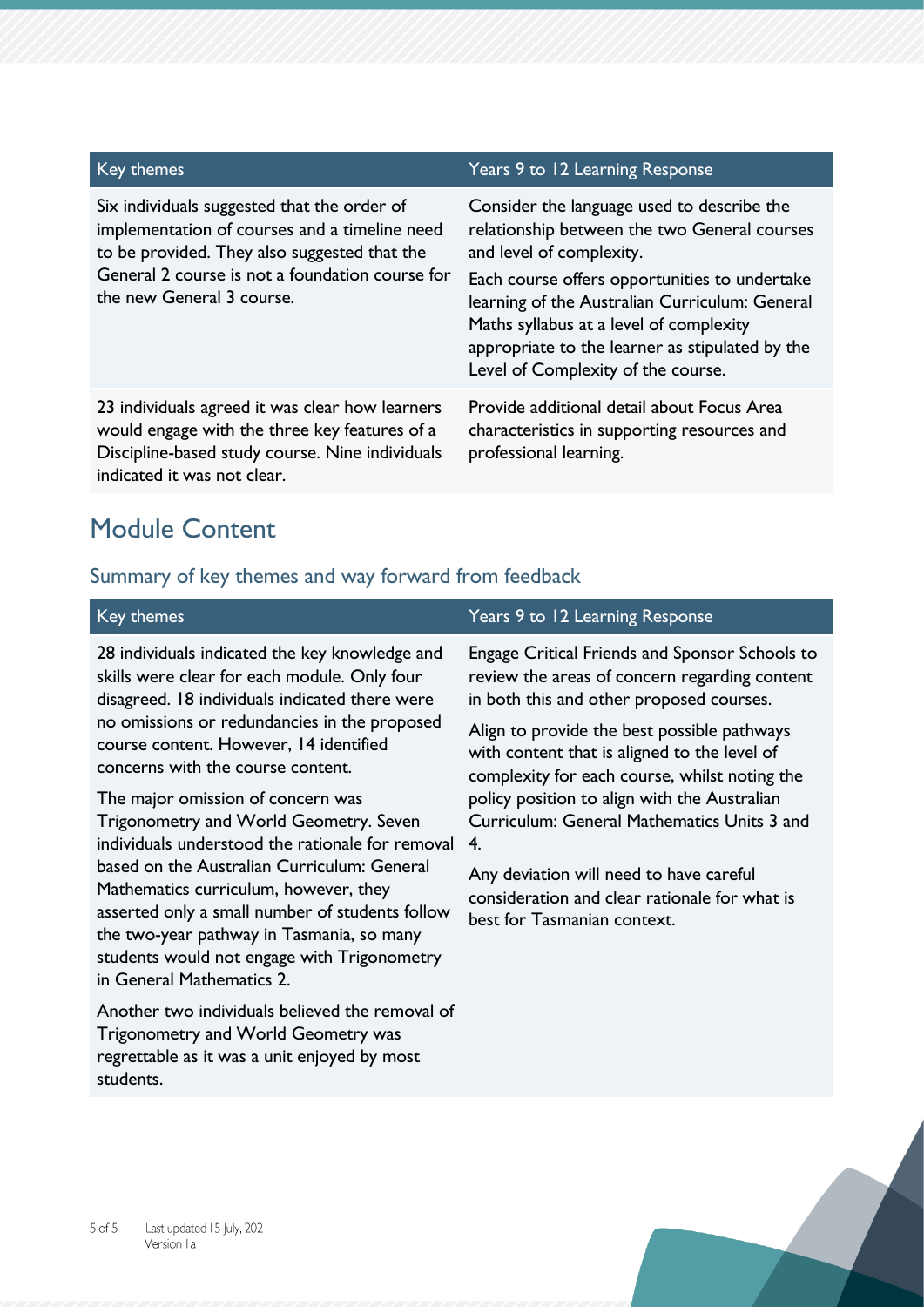The major inclusion of concern was the Probability content with multiple individuals suggesting that an inclusion of further statistical analysis such as standard deviation and using normal distributions would be more beneficial for students continuing to tertiary studies.

Additional concerns raised by a small number were the inclusion of share market concepts and the removal of straight-line depreciation as a comparative model to reducing balance depreciation.

## Criteria and Standards

| Key themes                                                                                                                                                                                                                                                                                                                                                                                   | Years 9 to 12 Learning Response                                                                                                                                                                                                               |
|----------------------------------------------------------------------------------------------------------------------------------------------------------------------------------------------------------------------------------------------------------------------------------------------------------------------------------------------------------------------------------------------|-----------------------------------------------------------------------------------------------------------------------------------------------------------------------------------------------------------------------------------------------|
| Many suggested the concept of less criteria and<br>fewer elements per criteria is an improvement.<br>However, most individuals could not see a<br>reason for focus criteria per module, meaning<br>that criteria assessing processes such as<br>'communication and management of self 'and<br>'learning' were only assessed at one point in the<br>year, and would prefer they are addressed | Considering the feedback received and the<br>proposed changes to eight (8) criteria in line<br>with policy, the criteria will need to be<br>reviewed.                                                                                         |
|                                                                                                                                                                                                                                                                                                                                                                                              | Instances where the language may require<br>additional examples to assist teacher judgement<br>will be reviewed to provide greater clarity.                                                                                                   |
| throughout the year.                                                                                                                                                                                                                                                                                                                                                                         | Engage Critical Friends and Sponsor Schools to                                                                                                                                                                                                |
| Similarly, most individuals questioned the<br>weighting of criteria between 'procedural<br>fluency and performing mathematical<br>techniques' and 'problem solving and reasoning'.                                                                                                                                                                                                           | review the areas of concern regarding criteria<br>and standards in both this and other proposed<br>courses. Align to provide the best possible<br>assessment of the learning outcomes that are<br>aligned to the Level of Complexity for each |
| Some individuals indicated that some elements<br>would require too much teacher judgement and<br>concrete examples would be needed to<br>differentiate between standards/or the elements<br>would need to be reworked.                                                                                                                                                                       | course.<br>Careful consideration will need to be<br>undertaken to unpack and improve the<br>progression of standards for the current<br>Criterion 6 under any guise it takes in the new                                                       |
| On balance, the standards were deemed to<br>facilitate clear progressions for Criteria 1-5,<br>however Criterion 6 was not strongly<br>supported.                                                                                                                                                                                                                                            | set of eight (8) criteria.                                                                                                                                                                                                                    |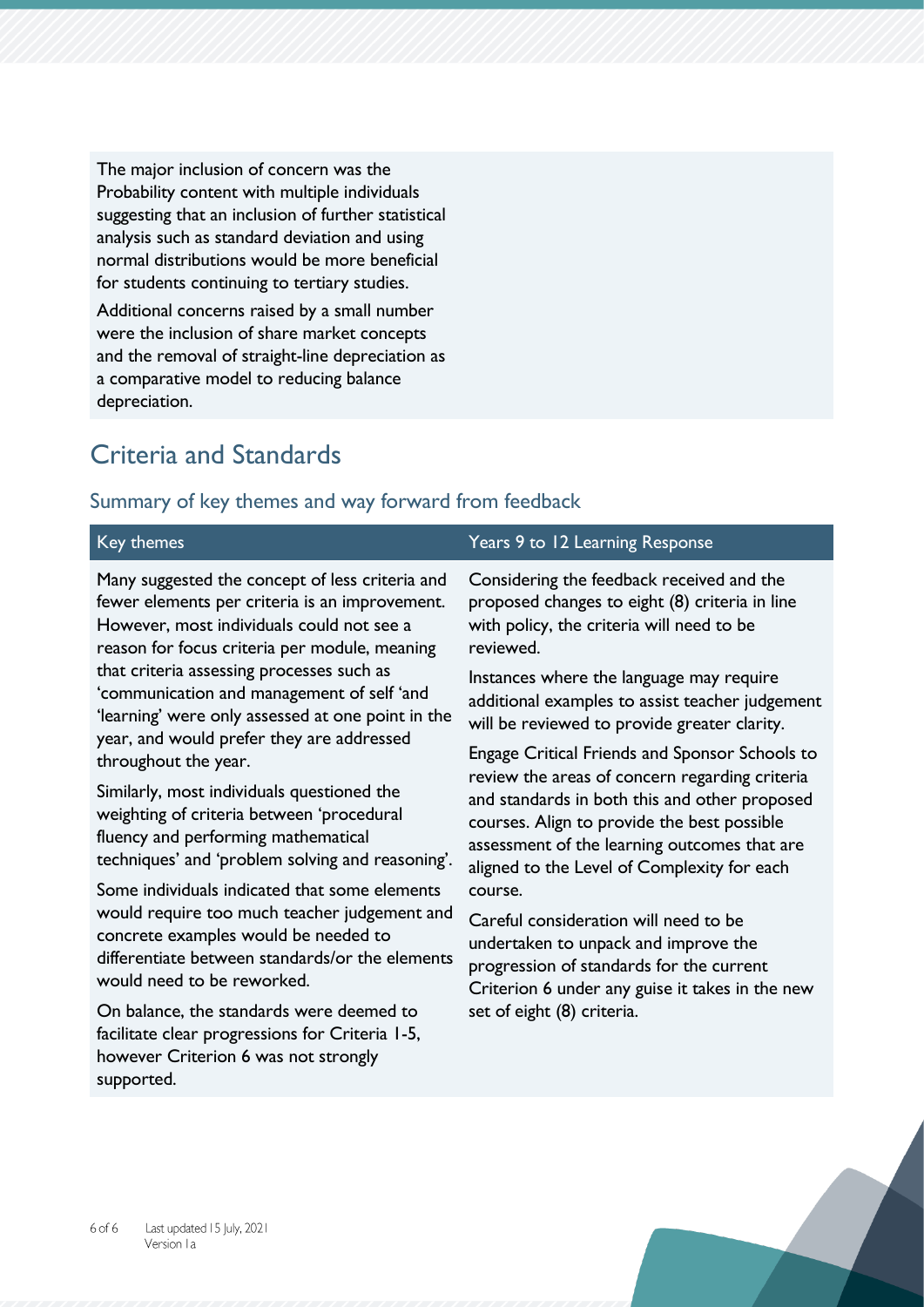## Appendix 1 - Line of Sight

#### Summary of key themes and way forward from feedback

| Key themes                                                                                                                                                                                                           | Years 9 to 12 Learning Response                                                                                                                           |
|----------------------------------------------------------------------------------------------------------------------------------------------------------------------------------------------------------------------|-----------------------------------------------------------------------------------------------------------------------------------------------------------|
| 27 individuals indicated the Line of Sight was<br>clear, however, five individuals did raise the<br>concern that the weighting of criteria as<br>described above was a significant shift from the<br>current course. | Noted.<br>Ensure the Line of Sight remains clear after<br>reviewing the content, criteria and standards for<br>Phase 4 of the course development process. |
| 14 individuals raised concerns that the learning<br>outcomes should more strongly reflect the<br>content included in the course, and as such<br>were uncomfortable with the proposed criteria.                       |                                                                                                                                                           |

## Appendix 2 – Alignment to Curriculum Frameworks

#### Summary of key themes and way forward from feedback

| Key themes                                    | Years 9 to 12 Learning Response                  |
|-----------------------------------------------|--------------------------------------------------|
| 18 individuals indicated the alignment to the | Noted.                                           |
| Australian Curriculum framework was useful.   | Continue to refine the content to align to Level |
|                                               | 3 concelector and to boot stands. Technology     |

One individual suggested that the Australian Curriculum framework has been used to justify the changes without indicating whether those changes where necessary.

Five individuals suggested that the Learning Outcomes of this new course are not in line with the learning outcomes stated in the Australian Curriculum.

3 complexity, and to best situate Tasmanian learners to complete the Australian Curriculum General Mathematics Units 3 and 4 content and to be assessed against learning outcomes that reflect those in the Australian Curriculum framework.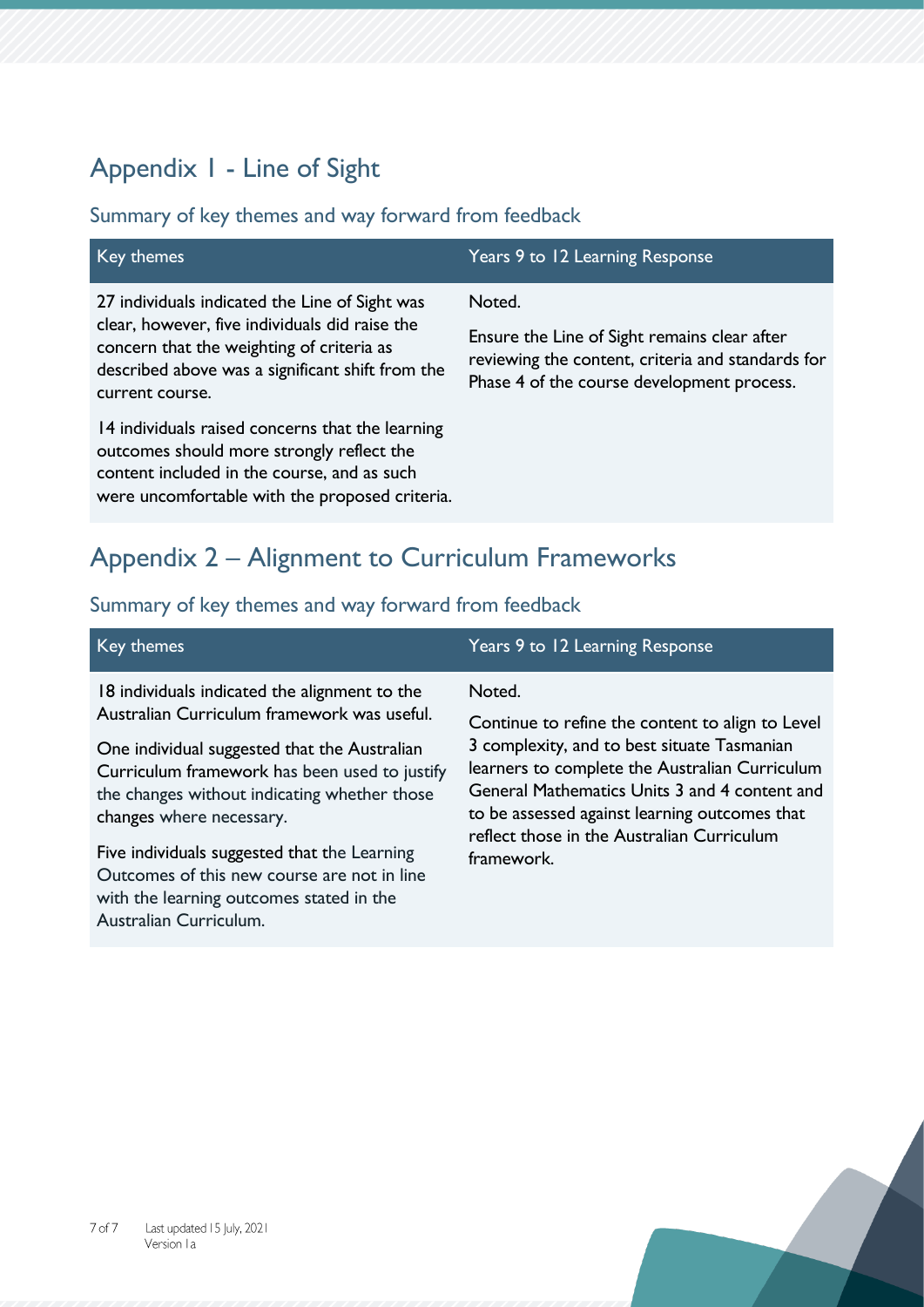## Appendix 3 – Work Requirements

#### Summary of key themes and way forward from feedback

| Key themes                                                                                                                                              | Years 9 to 12 Learning Response                                                                                                                                                                                                                                                                                                                                                                                                                                                                                                                                                                                                                                |
|---------------------------------------------------------------------------------------------------------------------------------------------------------|----------------------------------------------------------------------------------------------------------------------------------------------------------------------------------------------------------------------------------------------------------------------------------------------------------------------------------------------------------------------------------------------------------------------------------------------------------------------------------------------------------------------------------------------------------------------------------------------------------------------------------------------------------------|
| 28 individuals indicated the Work Requirements                                                                                                          | Noted.                                                                                                                                                                                                                                                                                                                                                                                                                                                                                                                                                                                                                                                         |
| were not appropriate for each module.                                                                                                                   | Engage Critical Friends and Sponsor Schools to<br>review the areas of concern regarding work<br>requirements in both this and other proposed<br>courses. Align to provide the best possible<br>requirements that promote consistent and<br>measurable assessment of the learning<br>outcomes that are aligned to the Level of<br>Complexity for each course.<br>Consideration for the size, mode and timing of<br>Work Requirements will be important to<br>ensure students and teachers study/workload is<br>fair and reasonable. An additional factor for<br>consideration will include alignment with other<br>jurisdictions work requirement expectations. |
| Most individuals' concerns were that the word<br>counts were too high and would turn students<br>off undertaking the course.                            |                                                                                                                                                                                                                                                                                                                                                                                                                                                                                                                                                                                                                                                                |
| They also identified that other subjects are<br>proposing similar size work requirements and<br>the students whole course load should be<br>considered. |                                                                                                                                                                                                                                                                                                                                                                                                                                                                                                                                                                                                                                                                |
| Additionally, it was suggested teachers would<br>need a range of resources/ activities/ tasks<br>provided, plus extensive professional learning.        |                                                                                                                                                                                                                                                                                                                                                                                                                                                                                                                                                                                                                                                                |

## Further Appendices

#### Summary of key themes and way forward from feedback

| Key themes                                                                                                                                                                                                                                                                                                                                 | Years 9 to 12 Learning Response                                                                                                                                                                                                                                                                                                                                                  |
|--------------------------------------------------------------------------------------------------------------------------------------------------------------------------------------------------------------------------------------------------------------------------------------------------------------------------------------------|----------------------------------------------------------------------------------------------------------------------------------------------------------------------------------------------------------------------------------------------------------------------------------------------------------------------------------------------------------------------------------|
| Nine individuals agreed the further appendices<br>support the course document. One individual<br>disagreed.<br>This individual suggested that Appendix 4 talks<br>about what the General Capabilities and Cross-<br>Curriculum priorities are but does not provide<br>any detail on what they mean and how to<br>embed them into practice. | Considering the proposed changes to eight (8)<br>criteria in line with policy, the criteria will need<br>to be reviewed. This will provide an<br>opportunity to reconsider the inclusion of<br>Ethical Understanding and Intercultural<br>Understanding as embedded General<br>Capabilities and to improve the explicit detail<br>about the other included General Capabilities. |
|                                                                                                                                                                                                                                                                                                                                            | This will inform whether further support is<br>required for integration of the General<br>Capabilities with course content and where this                                                                                                                                                                                                                                        |

information would best be provided.